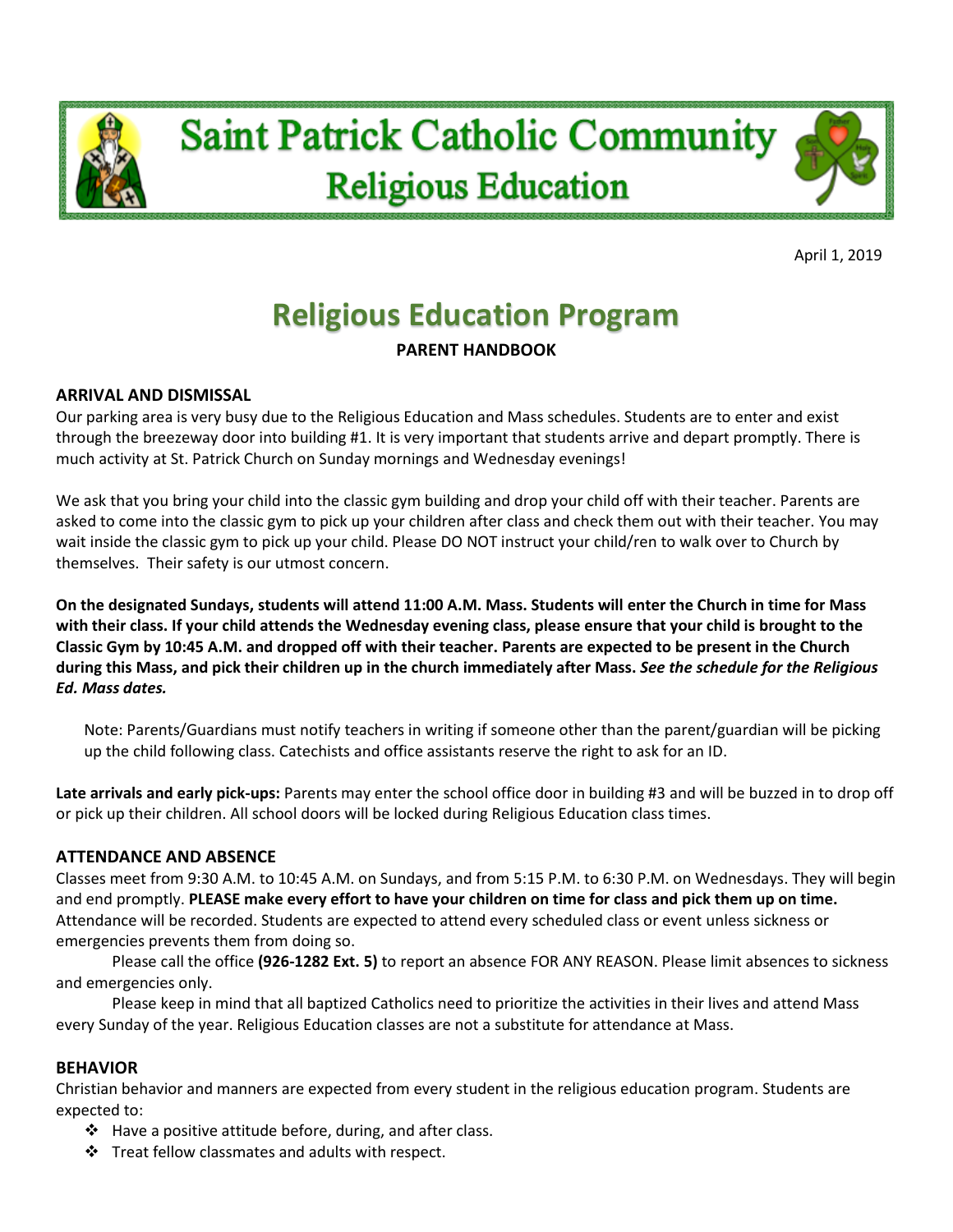- $\cdot$  Come prepared with the books and materials that have been assigned.
- ❖ Complete all homework assignments.
- $\clubsuit$  Leave toys, electronic devices (cell phone, iPod, etc.) and other distractions at home.

If a student is disruptive, usually a reminder is enough to correct the behavior. However, repeated disruptions will be treated as follows:

- 1. The Director will speak with the student during or following class.
- 2. A first pink slip will be sent home with the student to be signed and returned by a parent/guardian.
- 3. A second pink slip will be sent home, and parents will be called.
- 4. The students will be removed from the program.

#### **CANCELLATION OF CLASSES**

Classes may be canceled due to inclement weather. If a class must be cancelled, you will be notified by email, it will be posted on the St. Patrick Church Community Religious Education link on our website at [https://www.stpatsparish.org/religious-education,](https://www.stpatsparish.org/religious-education) our parish app, and there will be a recording on our Religious Education office voice mail. As a rule, we will follow all Duneland School cancellations.

#### **CHANGE OF ADDRESS OR TELEPHONE**

It is important that records be kept up to date. Therefore, the Religious Education Office must be notified immediately of any change of address, telephone, or emergency number.

#### **DRESS CODE**

All students are to come dressed in modest and appropriate attire. No student is permitted to wear a hat in the school building or at any religious affair or practice. No signs or emblems contrary to our religious beliefs may be worn on the clothing of the students. Students should come dressed appropriately for Mass on the assigned Sunday of each month.

#### **HOMEWORK**

Students will be assigned homework at the discretion of the catechist. Please check with your child weekly. The catechist will attempt to assist you, as parents or guardians, in the religious formation of your child/children. Many of the assignments will help you in this area. If formal homework is not assigned, please consider some of the following activities:

- Read a Bible story. Discuss how it can relate to your lives today.
- **EXECT** Set aside some time each week as "prayer time" for your family.
- Read and discuss the lives of the saints.
- **Discuss as a family the Sunday gospel and homily.**

#### **LITURGY**

It is the responsibility of the parents/guardians to ensure that the child attends Mass each Sunday. On the assigned Sunday 4 times a year, the religious education students will be participating as lectors, altar servers, and greeters at the 11:00 a.m. Mass. All students in the Religious Education Program are asked to be present for these Masses. Students will enter the Church with their classes, where each child may be seated with his/her class or family. If your child attends the Wednesday evening class, please ensure that your child is brought to the classic Gym by 10:45 a.m. and dropped off with their teacher.

#### **PARENT/STUDENT MEETINGS**

There are special parent/student meetings held throughout the year. Parents and children who will receive a sacrament this year will be required to be present at these meetings. The meetings will be noted on the sacrament schedule, which will be available on the registration form, and posted on our website at [https://www.stpatsparish.org/religious](https://www.stpatsparish.org/religious-education)[education](https://www.stpatsparish.org/religious-education) .

#### **PROGRESS REPORTS**